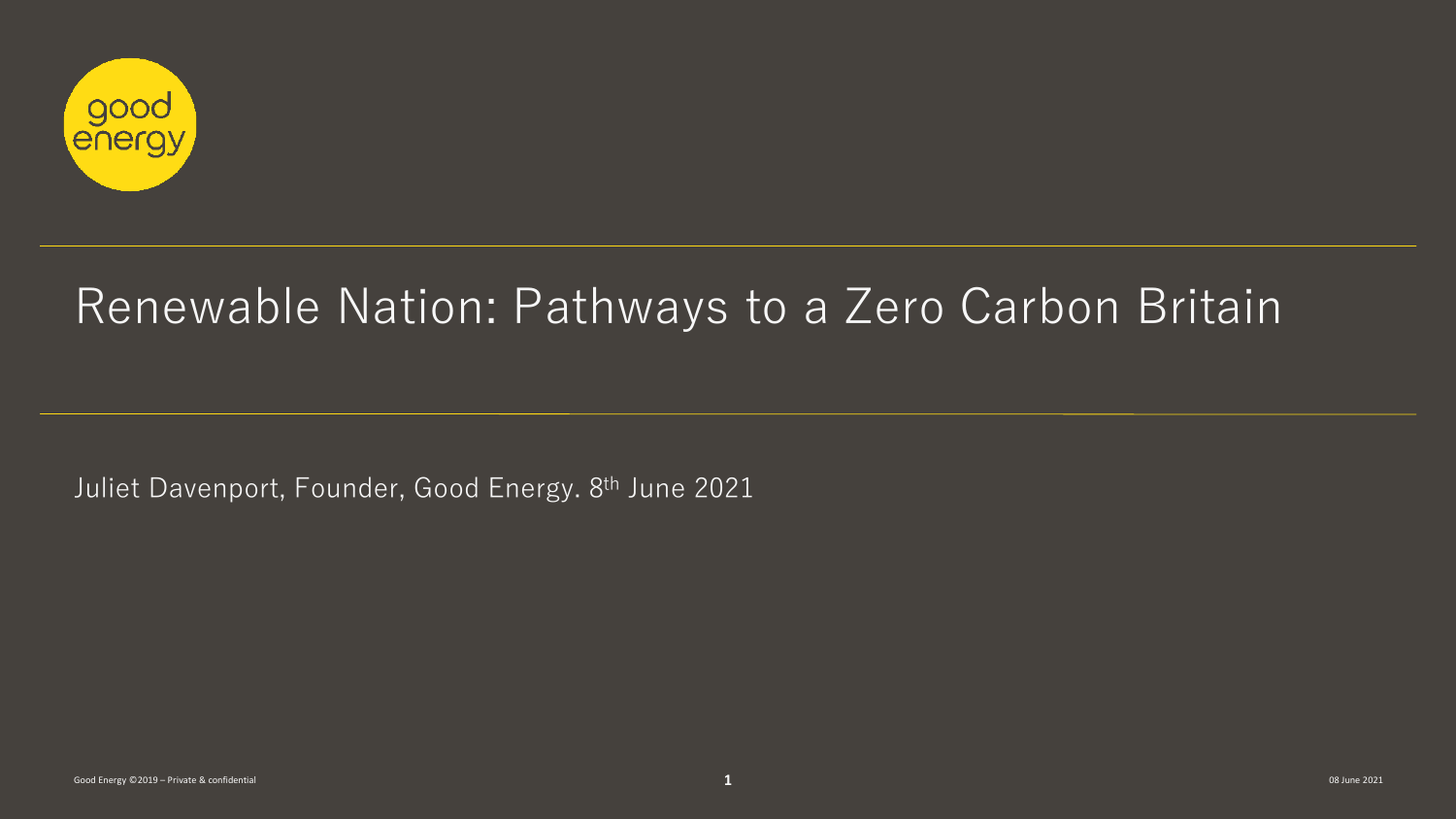

# **The urgency of net zero**

At Good Energy, we approach the challenge of cutting emissions in the energy sector by focussing on five pillars.

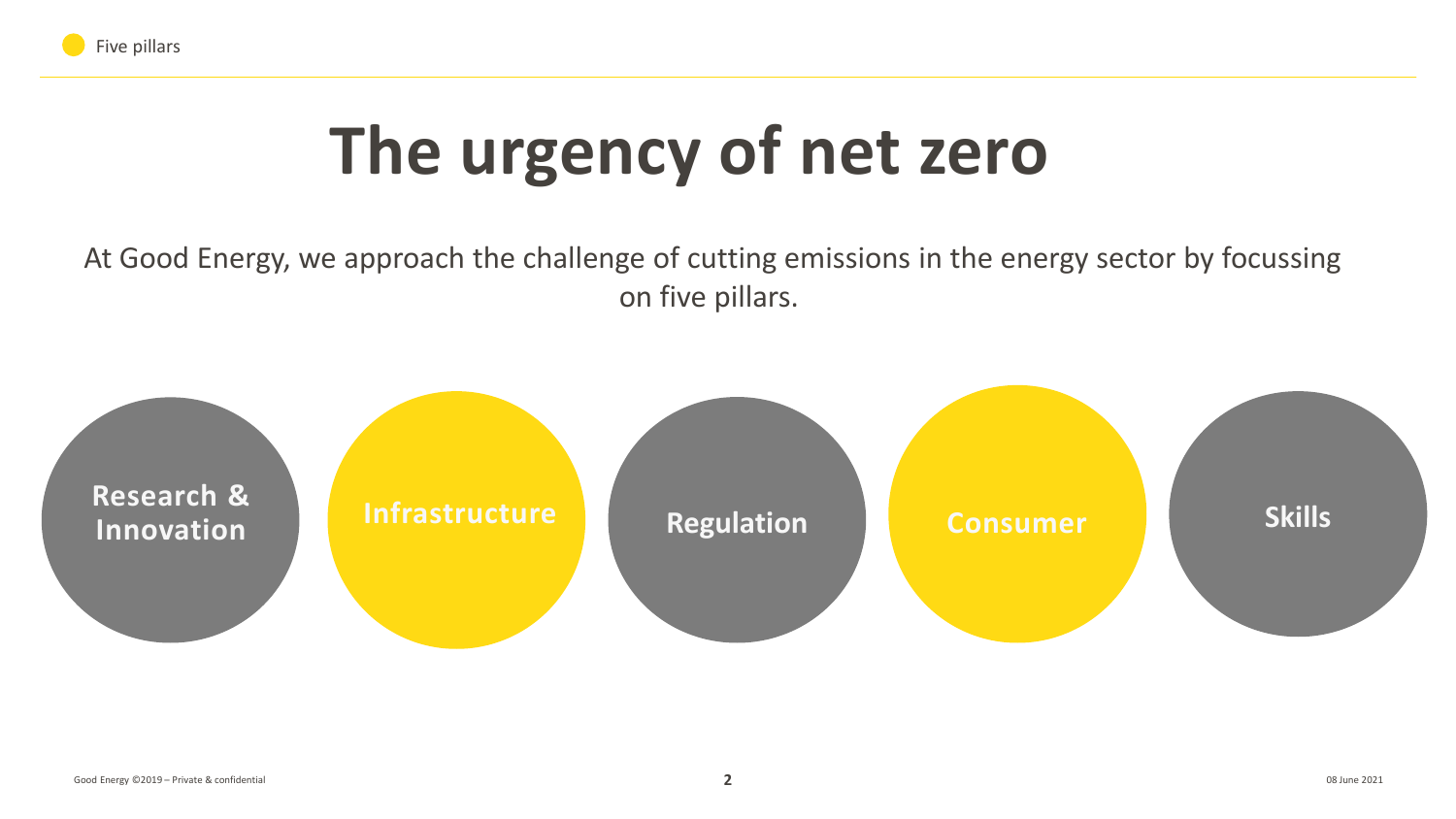# **What is it?**

A comprehensive report with Energy Systems Catapult on how the UK's net zero target can be achieved with a renewables-led approach.

Our research intended to address some of the common errors found in energy modelling, such as:

1. Bias in selecting the inputs and assumptions, which can favour current dominant technologies.

2. Lack of granularity in modelling techniques underestimates the difficulties of combining technologies, for example wind and nuclear power.

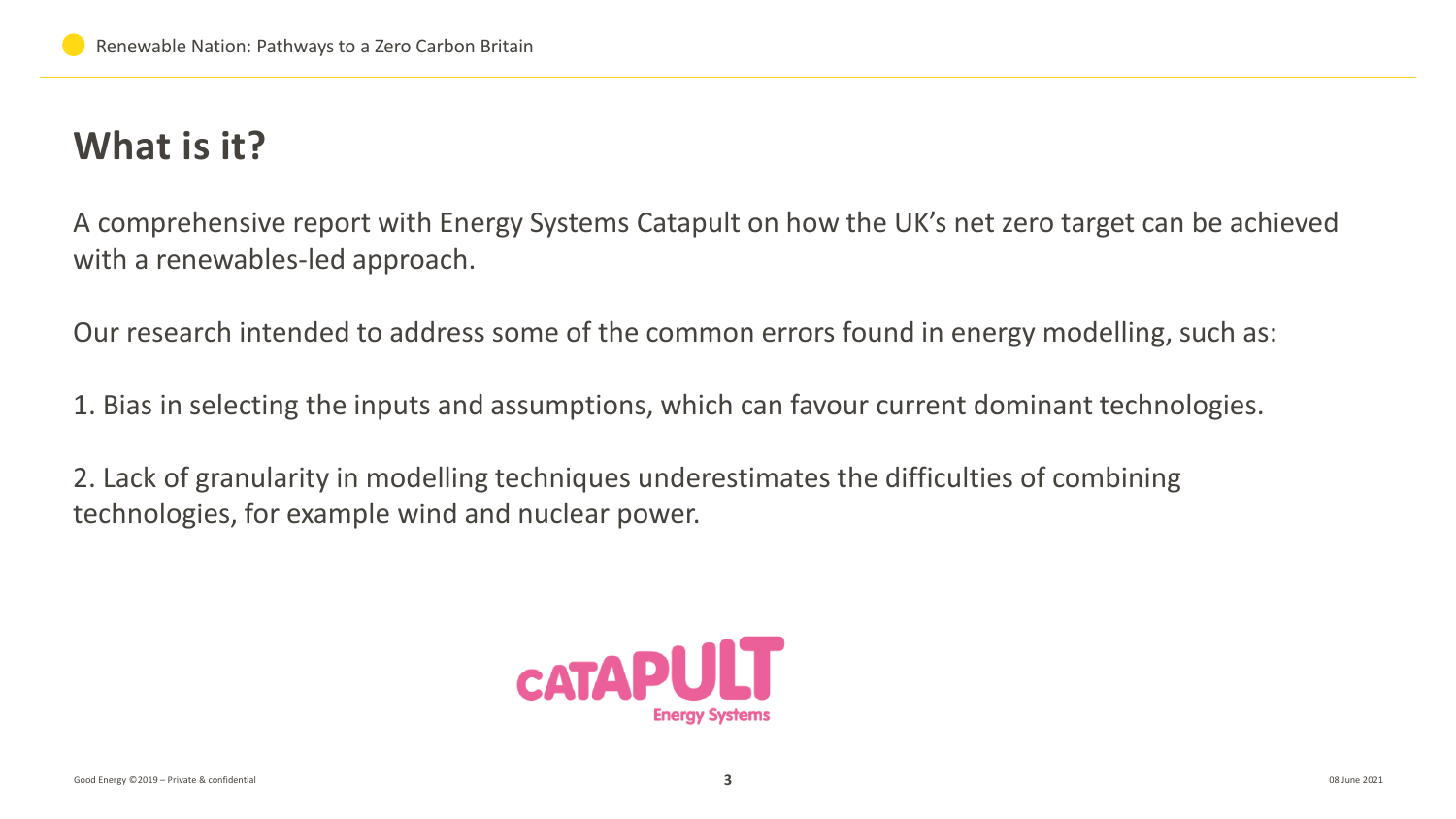## **Our Approach**

There are many possible ways to achieving net zero.

We started with a reference scenario – Baseline.

We experimented with different options, such as Hydrogen Economy.

Our final scenario – Zero Carbon Britain – is led by consumers, with very high levels of renewables and storage.

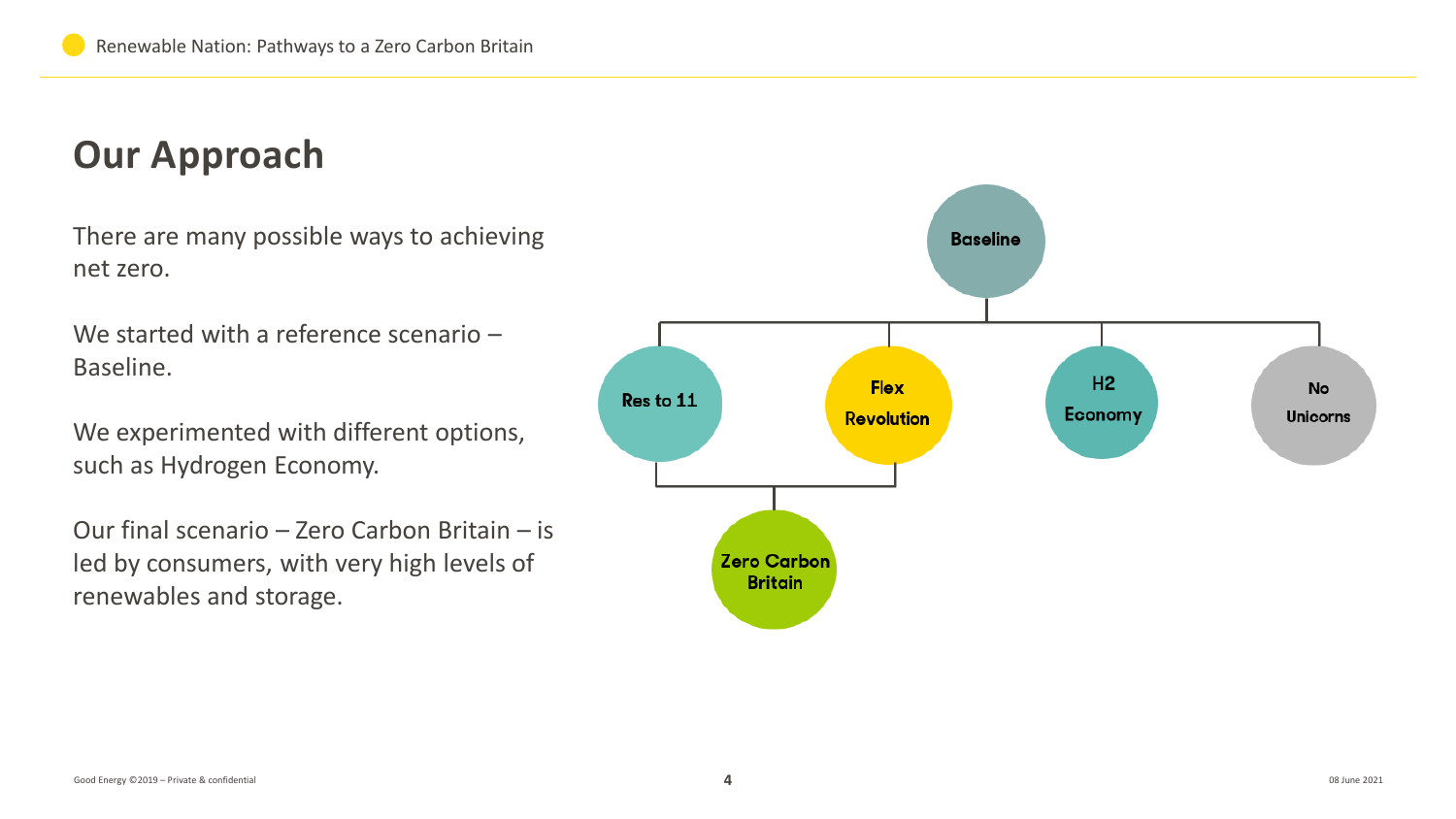# **Key Findings**



By 2050, the energy system is fully decarbonised with renewables providing 98% of electricity.



The vast majority of heat demand is electrified (81%), supplemented by hydrogen (9%) and geothermal and solar thermal (10%).



Significant investment in energy efficiency and heat storage to manage increased demand.



90% of transport is electrified. Smart EV charging is essential and 60% of EV charging load considered flexible.



Net costs of decarbonisation are a minimum of £9 billion per year.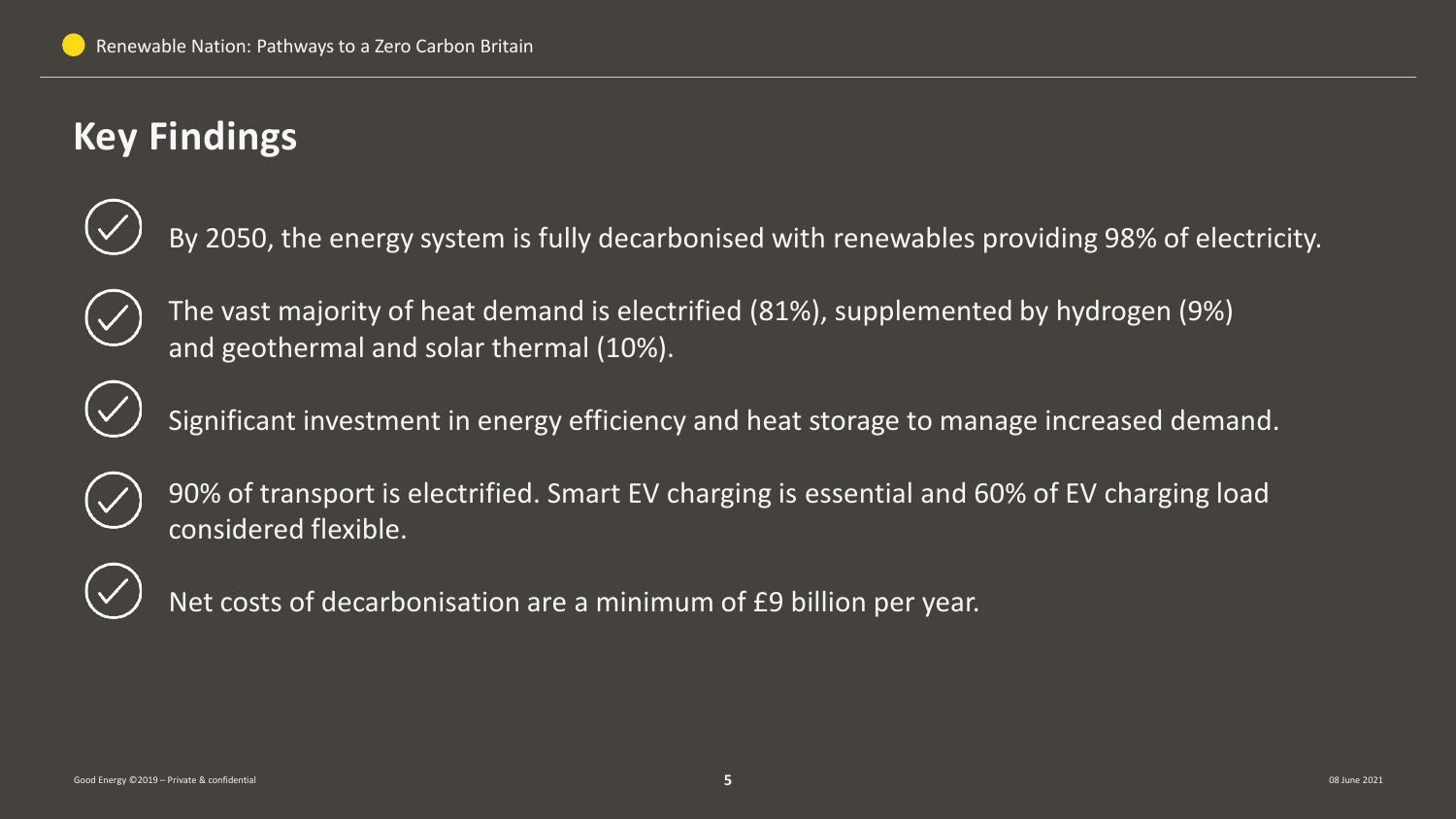### **A net zero power sector by 2032?**

- >98% of electricity system could be renewable by 2050, with high deployment of offshore wind and solar
- Roles for tidal (stream and range/lagoons), geothermal and wave generation.
- Nuclear power beyond Hinkley C isn't necessary.
- Huge deployment of both grid scale storage and domestic batteries and solar panels
- $>13$ m homes and businesses with solar panels,  $\sim$ 10 million home batteries.

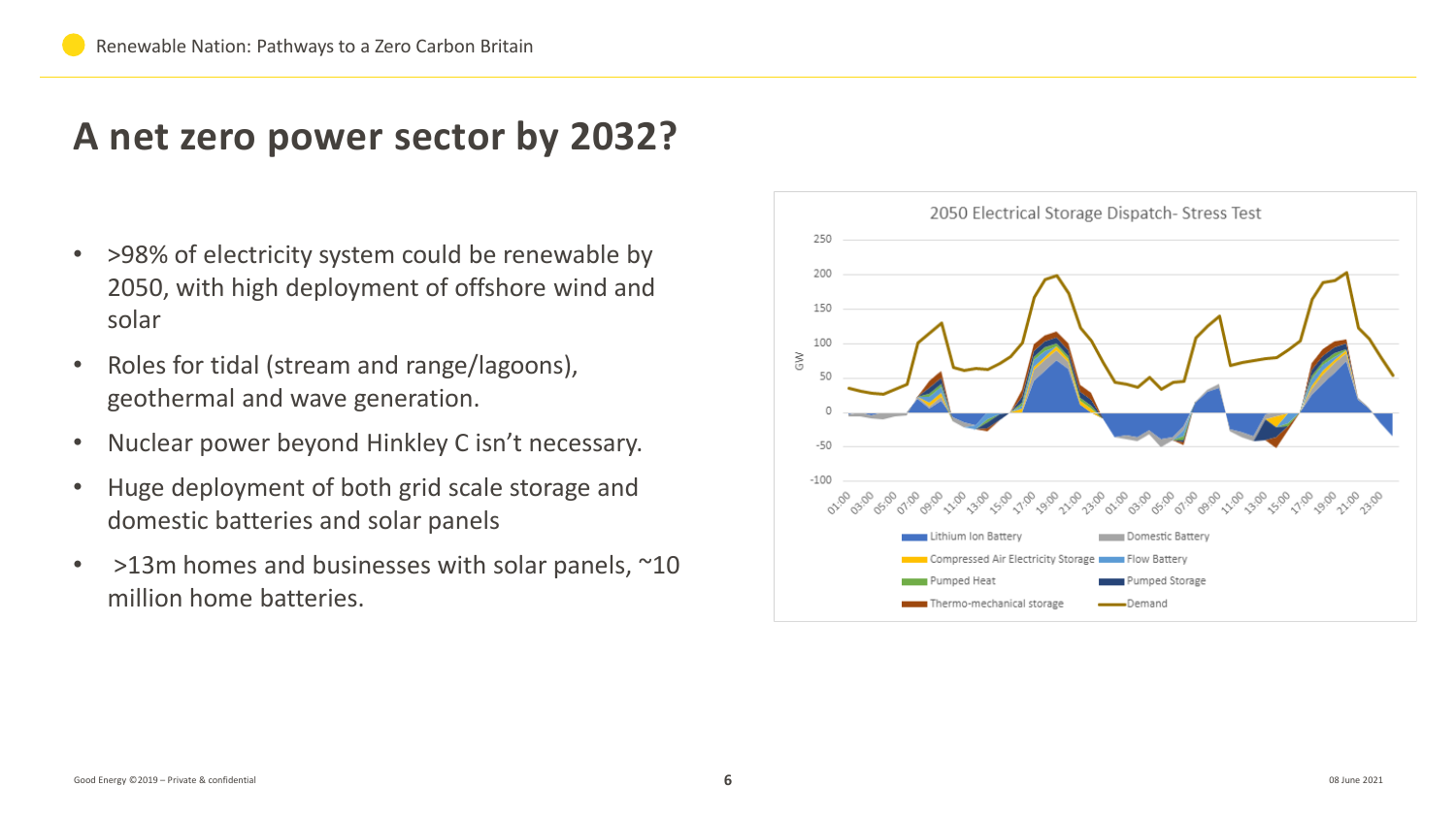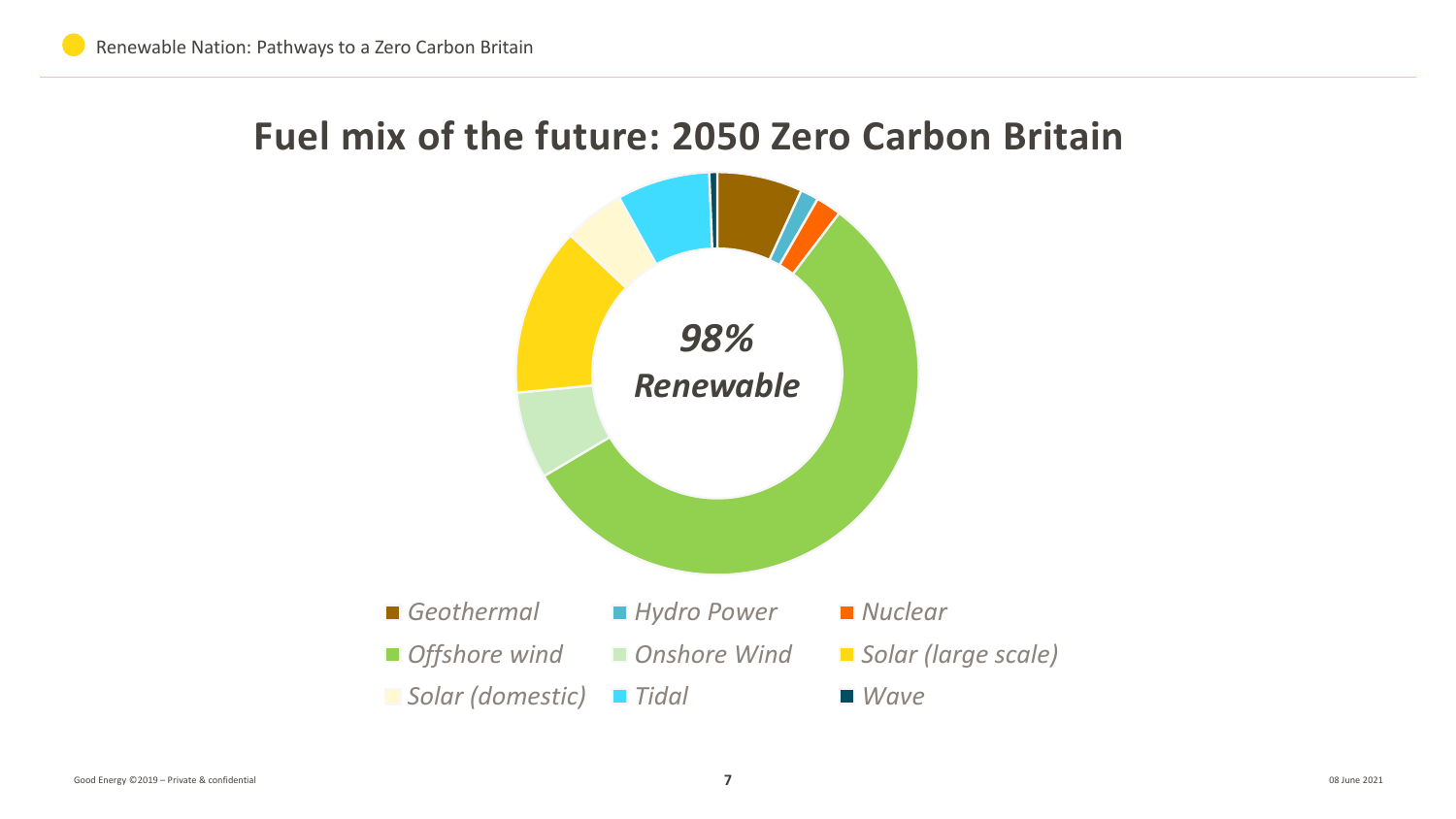### **Zero carbon heat**

- ZCB chooses electrification as the cheapest and most efficient method of decarbonising.
- By 2030, 46% of heat demand is provided by electricity.
- This is enabled by the rapid uptake in heat pumps, both domestic and larger heat pumps connected to district heat networks.
- ZCB chooses to install a greater degree of retrofit measures. This leads to a reduction in winter peak heat demand compared to Baseline scenario.

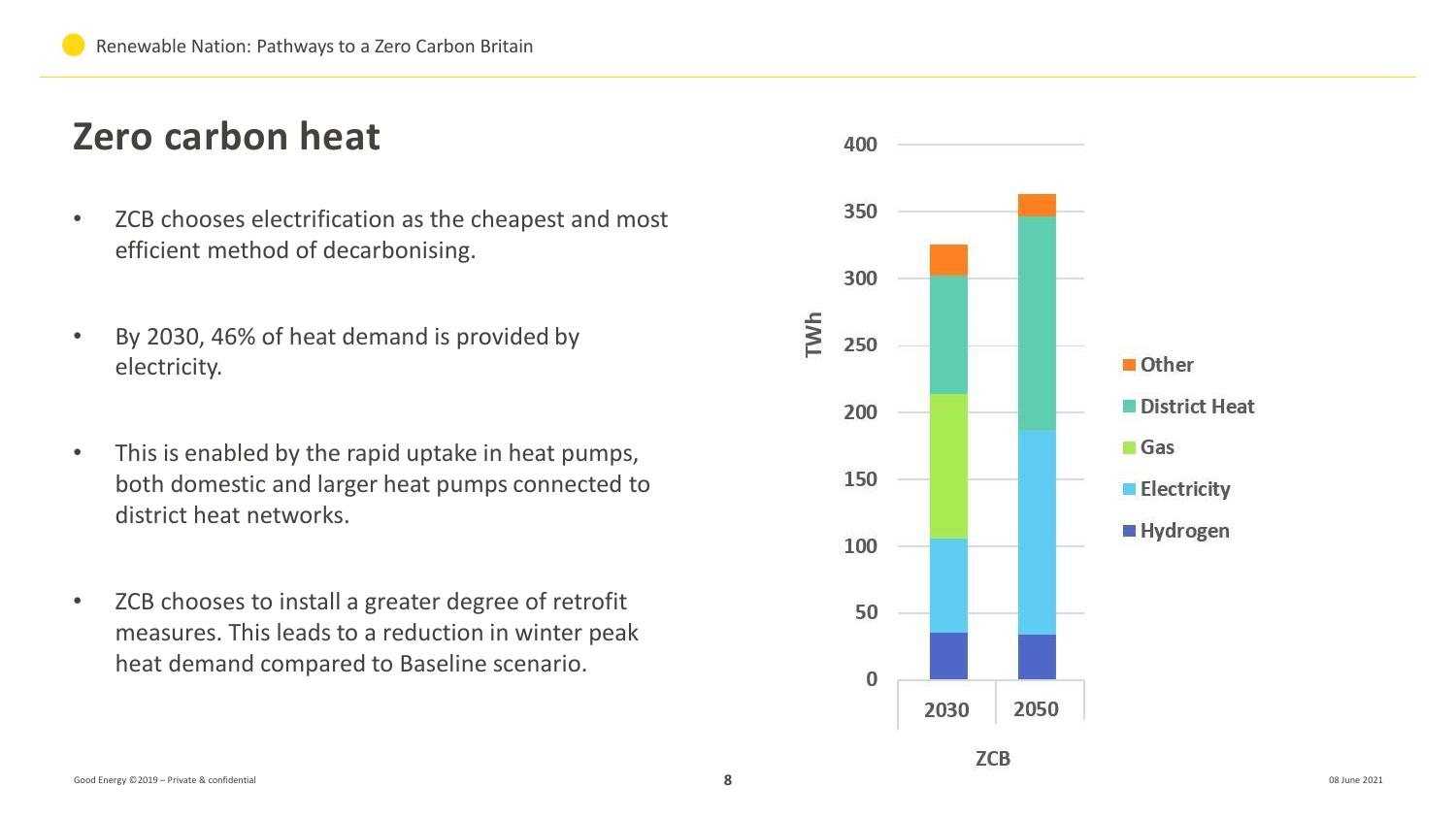#### **Drive electric… obviously**

- By 2050, there will be 45 million battery electric vehicles on the road.
- Electricity supplies 90% of the required energy, which reaches 151 terrawatt hours. This is equivalent to half of all electricity demand today.
- Smart EV charging will be essential to prevent severe stress on the electricity system, and absorb excess renewable power.

*2050 Road Transport Consumption by Fuel*

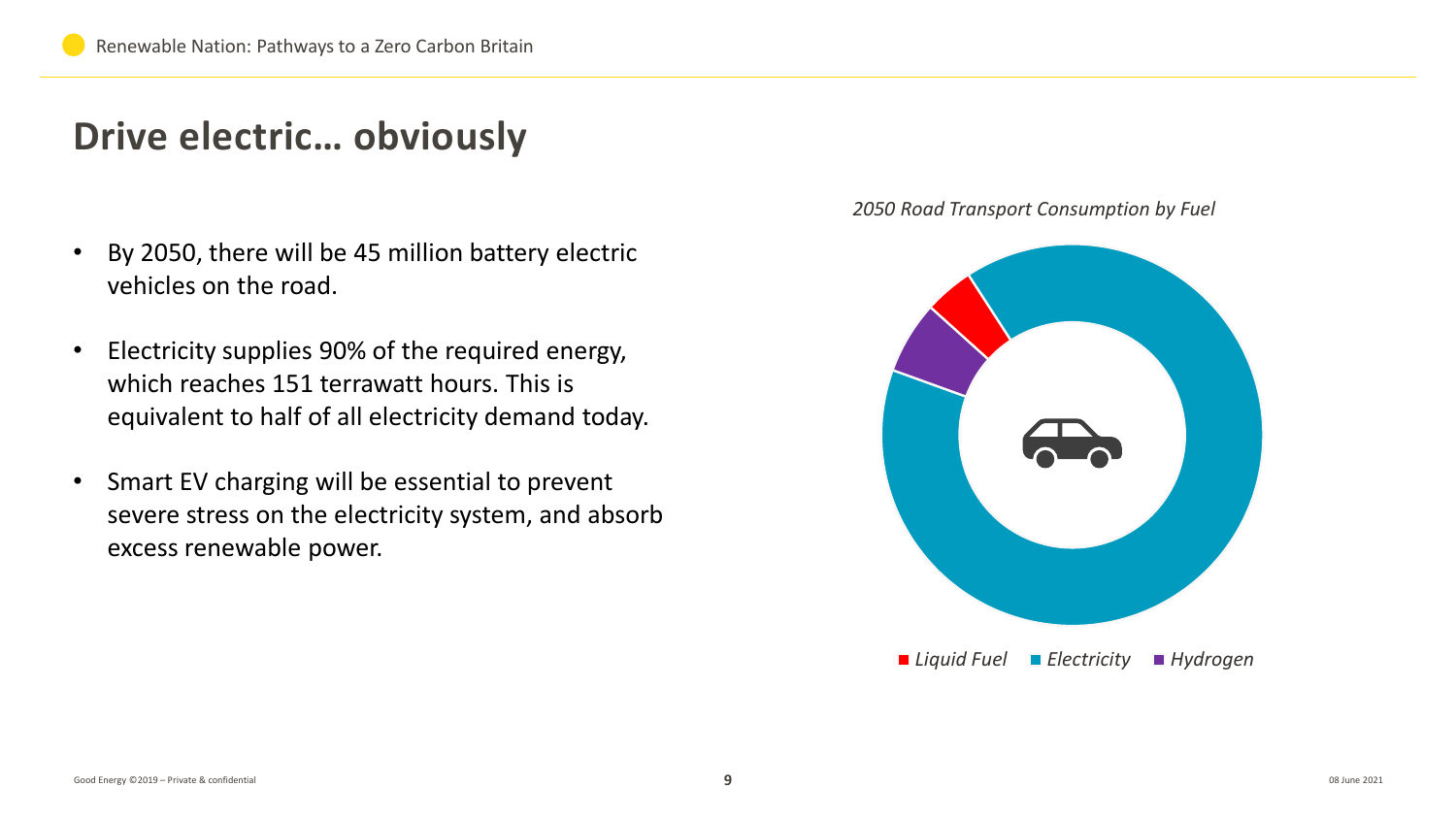# **Costs are manageable**

- The 2050 annual total system costs for Baseline and ZCB scenarios are virtually the same at £126bn and £126.4bn per year. This is around 1.5% of GDP.
- Decarbonisation will add £9bn to current costs.
- The ZCB scenario: an increase in energy efficiency costs is offset by a reduction in energy generation and storage costs.